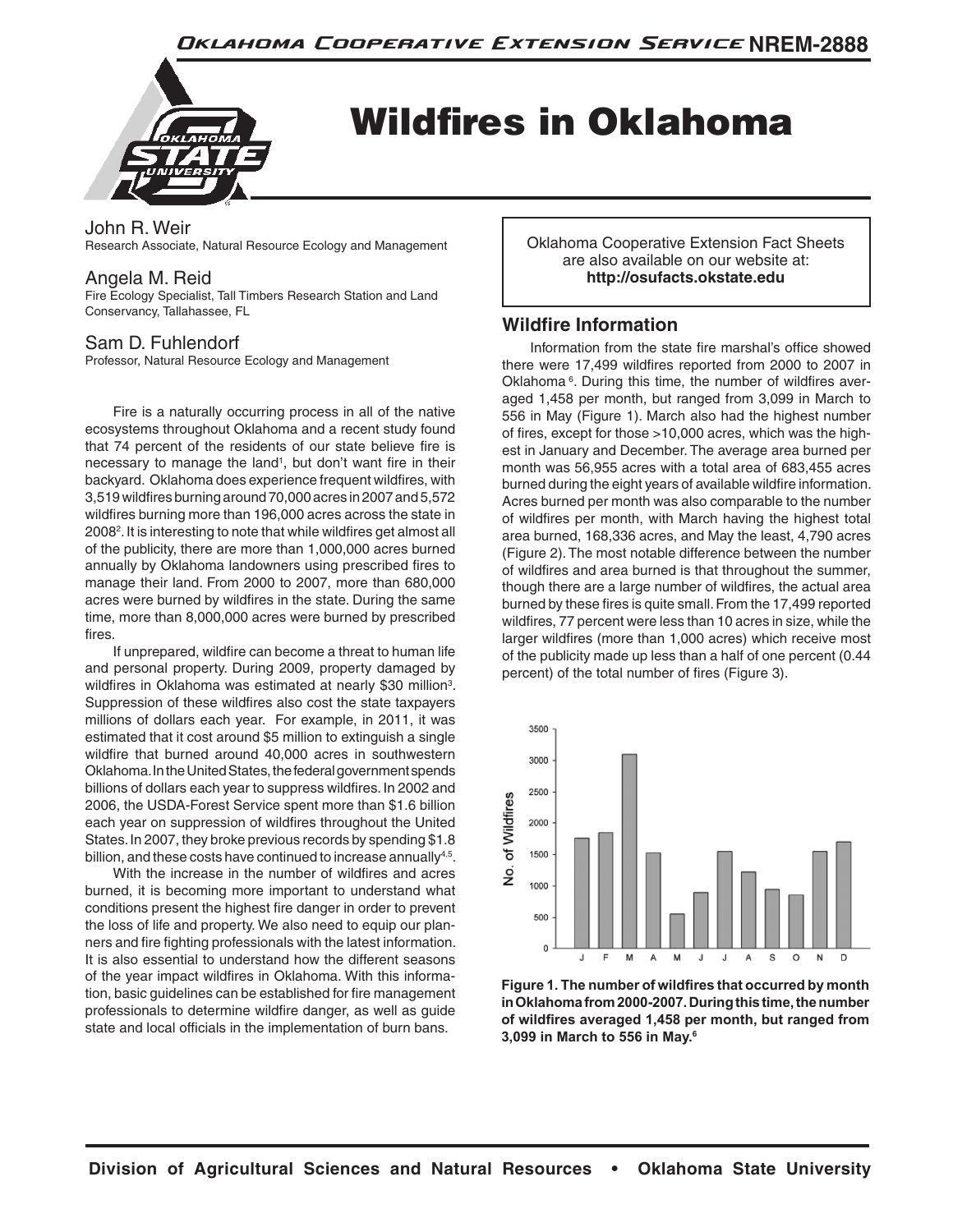

**Figure 2. The total area burned by month by wildfire in Oklahoma from 2000-2007. Area burned per month was also comparable to the number of wildfires per month, with March having the highest total area burned, 168,336 acres, and May the least, 4,790 acres.6**



**Figure 3. The percentage of wildfires by size from 2000 to 2007. From the 17,499 reported wildfires, 77 percent were less than 10 acres in size, while the larger wildfires (more than 1,000 acres) which receive most of the publicity made up less than a half of one percent (0.44 percent) of the total number of fires.**

### **Weather Factors that Impact Wildfires**

The majority of wildfires in Oklahoma occur in late fall, through winter and into early spring, which coincides with dormant vegetation and the time of year the state receives the least amount of precipitation<sup>7</sup> (Figure 1). The number of wildfires declines during mid-spring when vegetation begins to green up, with an additional peak in wildfire activity occurring in July and August before again declining into the fall. Most wildfire activity in the state occurs when fine fuels are dormant and at their driest due to lower precipiation<sup>7</sup>. This pattern is normally consistent unless there is some type of extreme weather event, such as a drought.

Wildfires can occur under a wide variety of weather conditions during any month of the year, but the size of the fire is found to be significantly related to relative humidity, rainfall, and wind speed<sup>6</sup>. It is interesting to note that many times temperature is referenced as an indicator of high wildfire danger, but in this case it was not found to be significantly related to wildfire size. Relative humidity relates negatively



**Figure 4. Relative humidity relates negatively with wildfire size. Between the three relative humidity variables, minimum relative humidity has the strongest relationship with wildfire size. We found that the lower the minimum relative humidity the more area the wildfire burned.6**



**Figure 5. Variation within and across wildfire categories is high, even a slight amount rainfall on the day of wildfire has a significant negative relationship with fire size.6**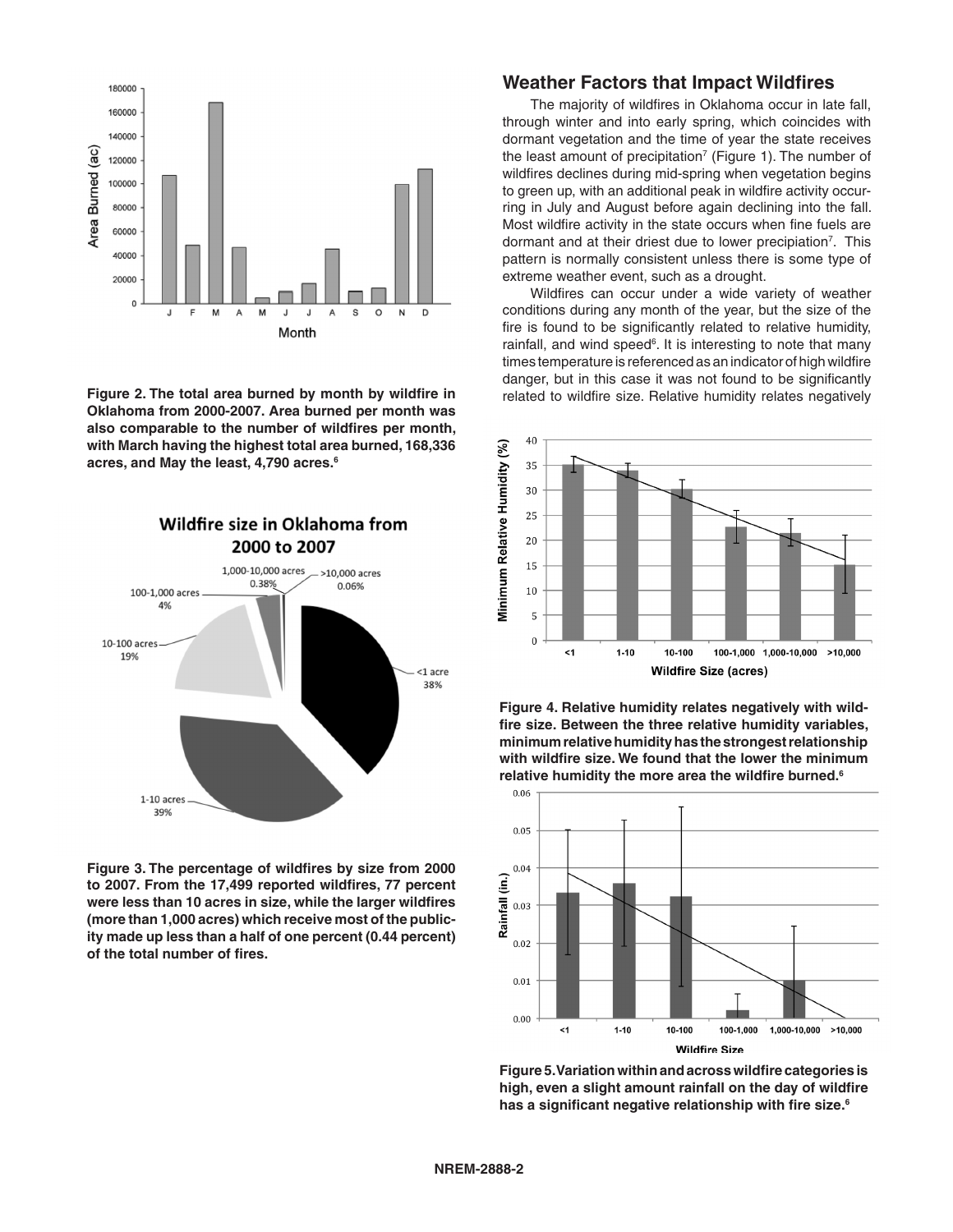with wildfire size, with minimum relative humidity having the strongest relationship with wildfire size (Figure 4). It was found that the lower the minimum relative humidity, the more area burned. Wildfires smaller than 1 acre in size occurred under conditions with a minimum relative humidity ranging from 10 percent to 90 percent with an average of 35 percent, while fires > 10,000 acres in size had a range of 8 percent to 39 percent and an average relative humidity of 15 percent. Though 100 percent relative humidity was rarely recorded for any of the fires, negligible amounts of precipitation sometimes occurred the day of the wildfire, but never reached an average of more than 0.04 inches for any size fire. It should be noted that there was no precipitation recorded for fires more than 10,000 acres. Though variation within and across wildfire size is high, even a slight amount rainfall on the day of wildfire has a significant negative relationship with fire size (Figure 5).

Average and maximum wind speed have strong positive relationships with wildfire size (Figure 6). As both average and maximum wind speed increase, so does the size of a wildfire. The large wildfire sizes were associated with higher average and maximum wind speeds. The smallest fires occurred during periods of low wind speeds; fires less than 1 acre in size had an average of 7.9 mph wind speeds while fires more than 10,000 acres had an average approximately double that, 15.6 mph. Maximum wind speeds varied from 23.7 mph to 38.9 mph on average for the smallest and largest fire sizes, respectively. It was found that maximum wind speed and minimum relative humidity are the two weather variables that correlate most strongly with wildfire size<sup>6</sup>.



**Figure 6. Average and maximum wind speed both have strong positive relationships with wildfire size. As both average and maximum wind speed increase, so does size of wildfire.6**

# **Application of Findings**

Weather conditions are some of the best predictors to determine present and forecasted wildfire danger. But by also looking at the past wildfire weather data for Oklahoma, it is possible to identify the strongest relationships between specific weather variables and wildfire size so emergency personnel can be prepared for those events. Our research shows that high wind speeds are the main factor to consider for high fire danger<sup>6</sup>. Higher wind speeds dry out fuels and increases the rate of fire spread, along with increasing spot fire potential, which in turn creates conditions favorable for large wildfires<sup>8</sup>.

The impact of wind can be seen in the March wildfire data. March is one of Oklahoma's windiest months<sup>7</sup> and it has the greatest number of wildfires, along with the largest number of acres burned. On the other hand, March cannot be placed in a permanent burn ban, because it is the main month for land managers in the state to conduct prescribed burns, and more than half the days during that month can be suitable for conducting prescribed burns<sup>9</sup>.

 Moisture through precipitation and relative humidity is the second most important factor in the distribution and size of wildfires. Most of the large wildfire events (more than 1,000 acres) in our state, occur in December and January<sup>6</sup>, which coincides with dormant vegetation and periods with the lowest precipitation and relative humidity<sup>7</sup>. By examining the month of May in previous graphs we can see how moisture impacts wildfire. May has the highest average precipitation across 90 percent of the state<sup>7</sup> and has the fewest number of wildfires with the least amount of area burned. The least amount of wildfires and lowest total area burned in the state occurs between May and October (Figures 1 and 2). These months coincide with when the state receives 62 percent of its annual precipitation<sup>7</sup> and when most vegetation is green and actively growing. All these factors help reduce flammability of fuels and the occurrence of wildfires.

These findings demonstrate the relationship between relative humidity, wind speed, and season of year to provide a model to predict wildfire danger. This information is important for fire management personnel to understand so that they can be better prepared to address wildfires in our state. Also this information should assist decision makers on issuing burn bans.

It also important for homeowners and landowners to be prepared before a wildfire occurs in their area. Homeowners should consult the Oklahoma Forestry Services website (http:// www.forestry.ok.gov/howtoprotectyourhome ) for information about protecting homes and communities from the impacts of wildfires. The vegetation in Oklahoma is adapted to fire and it will burn no matter what we do to try and stop it. Research from all across the nation has shown over and over again that the more we restrict the safe and controlled use of fire, the larger and more devastating wildfires become. It is important to continue to promote the use of prescribed fire and continue to educate everyone on its importance.